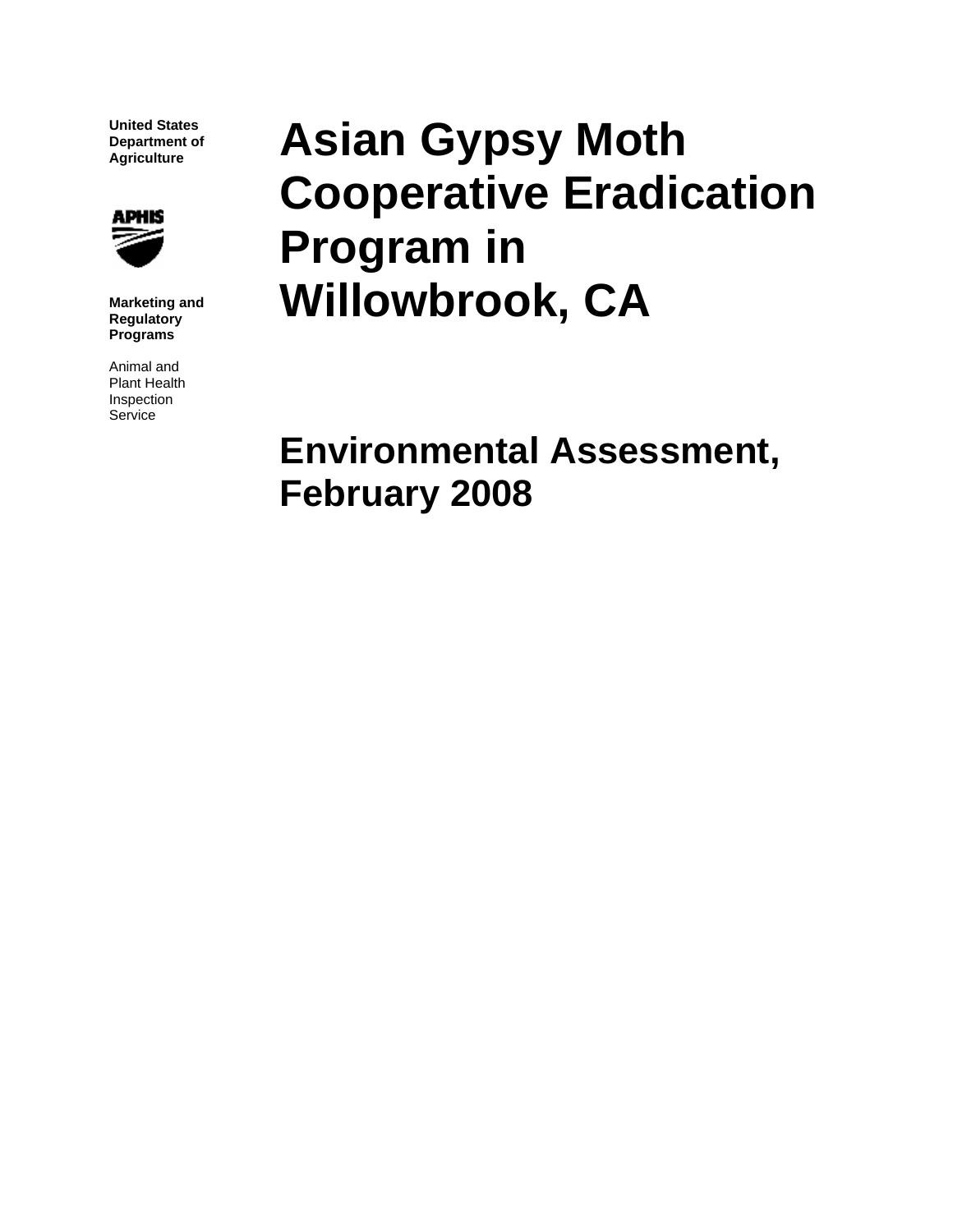## **Asian Gypsy Moth Cooperative Eradication Program in Willowbrook, California**

### **Environmental Assessment, February 2008**

#### **Agency Contact:**

Weyman Fussell National GM Program Manager USDA/APHIS/PPQ 4700 River Road, Unit 134 Riverdale, MD 20737–1236

The U.S. Department of Agriculture (USDA) prohibits discrimination in all its programs and activities on the basis of race, color, national origin, sex, religion, age, disability, political beliefs, sexual orientation, and marital or family status. (Not all prohibited bases apply to all programs.) Persons with disabilities who require alternative means for communication of program information (Braille, large print, audiotape, etc.) should contact USDA's TARGET Center at 202–720–2600 (voice and TDD).

To file a complaint of discrimination, write USDA, Director of Civil Rights, Room 326–W, Whitten Building, 14<sup>th</sup> and Independence Avenue, SW., Washington, DC 20250–9410 or call 202–720–5964 (voice and TDD). USDA is an equal opportunity provider and employer.

Mention of companies or commercial products in this report does not imply recommendation or endorsement by the U.S. Department of Agriculture over others not mentioned. USDA neither guarantees nor warrants the standard of any product mentioned. Product names are mentioned solely to report factually on available data and to provide specific information.

This publication reports research involving pesticides. All uses of pesticides must be registered by appropriate State and/or Federal agencies before they can be recommended.

CAUTION: Pesticides can be injurious to humans, domestic animals, desirable plants, and fish or other wildlife—if they are not handled or applied properly. Use all pesticides selectively and carefully. Follow recommended practices for the disposal of surplus pesticides and pesticide containers.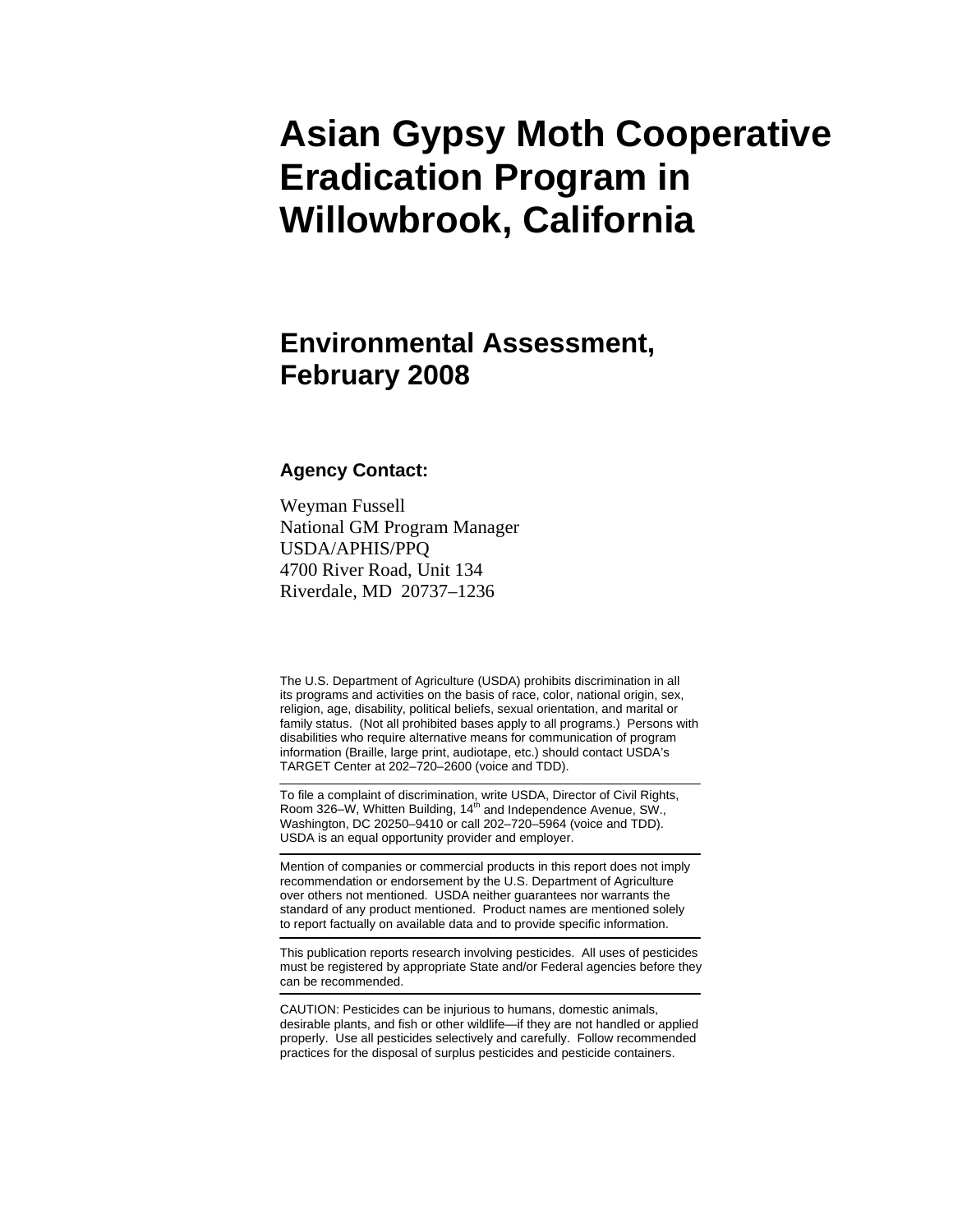### **Table of Contents**

| Н.    |                                                     |  |
|-------|-----------------------------------------------------|--|
| Ш.    |                                                     |  |
|       |                                                     |  |
|       |                                                     |  |
|       |                                                     |  |
|       | V. Environmental Impacts of the Proposed Action and |  |
|       |                                                     |  |
|       |                                                     |  |
|       |                                                     |  |
|       |                                                     |  |
|       |                                                     |  |
|       | B. Threatened and Endangered Species 11             |  |
|       |                                                     |  |
|       | VII. Listing of Agencies and Persons Consulted 13   |  |
| VIII. |                                                     |  |
|       |                                                     |  |

 **Appendix A. Map of the AGM Finds 2005 – 2007 Appendix B. Map of the Treatment Area**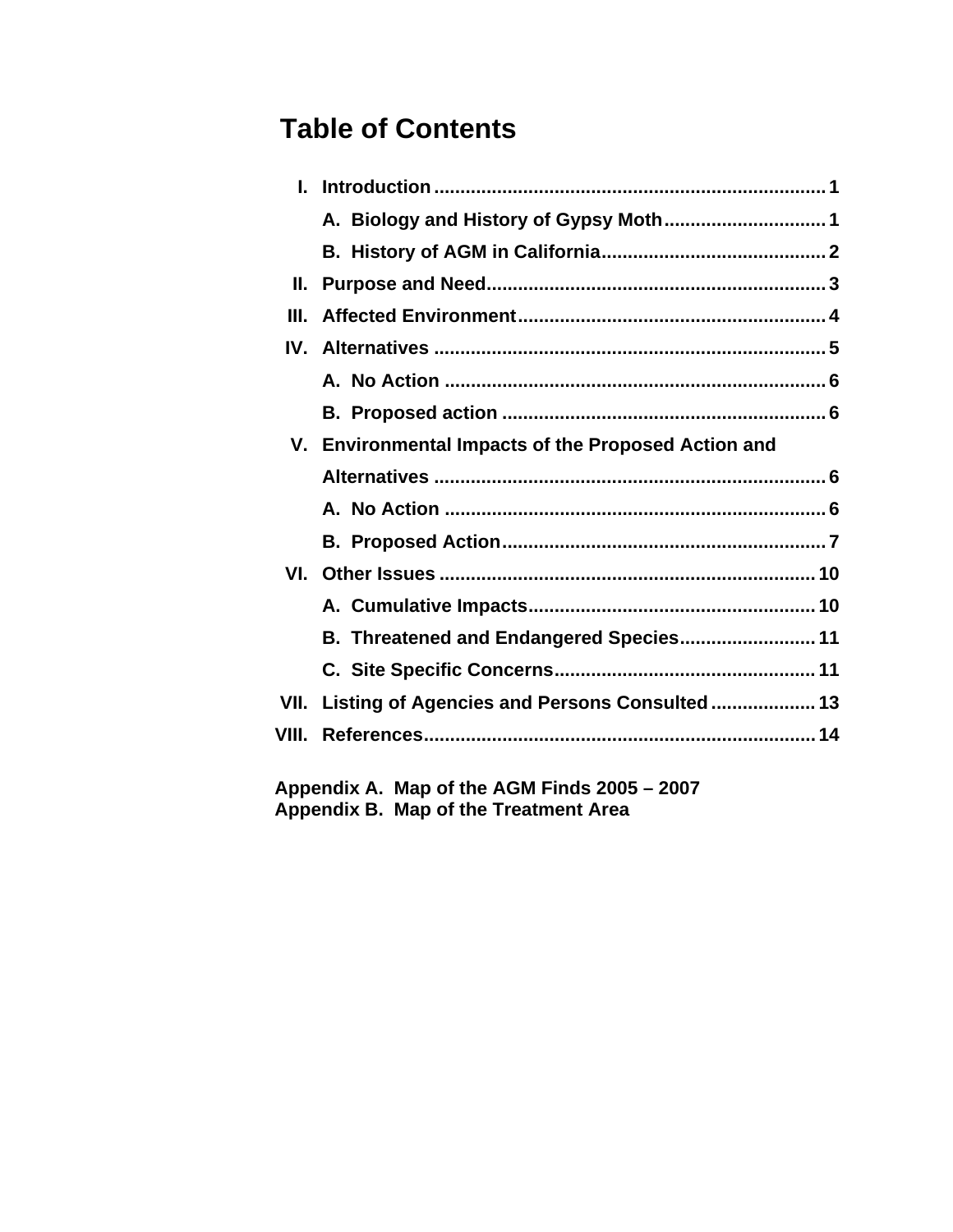### <span id="page-3-1"></span><span id="page-3-0"></span>**I. Introduction**

Over the past few years, several male Asian Gypsy Moths (AGM) have been found in traps in the Los Angeles County and Orange County areas. The gypsy moth, *Lymantria dispar* L, is one of the most destructive pests of trees and shrubs in the United States. Of the two strains of gypsy moth that exist, the Asian strain poses a higher threat because it has a broader host range and the female flies further than the north American strain thereby spreading the population faster. Currently, eradication efforts of AGM have prevented a population of AGM from becoming permanently established and spreading as the North American Strain did in the United States.

#### <span id="page-3-2"></span>**A. Biology and History of Gypsy Moth**

The North American gypsy moth was originally imported into Massachusetts from Europe in 1869 for silk production experiments. Some moths were accidentally released and became established. This gypsy moth infestation has spread relentlessly and now covers the entire northeastern part of the United States from Maine south to North Carolina and west to Michigan and Wisconsin. Gypsy moth caterpillars alter ecosystems and disrupt people's lives when in high numbers. Heavy infestations cause defoliation and tree mortality. Defoliated trees are vulnerable to other insects and diseases that may kill them. Heavy defoliation alters wildlife habitat, changes water quality, reduces property and esthetic values, and reduces the recreational value of forested areas. When present in large numbers, gypsy moth caterpillars can be a nuisance, as well as a hazard to health and safety (USDA, 1995).

Gypsy moth egg masses and pupae can attach to nursery stock, vehicles, camping equipment, and outdoor household articles that people bring with them when they enter and leave California. The presence of host plants allows the gypsy moth to begin to establish new populations in areas where they were previously unknown.

Gypsy moths originating in eastern North America that are progeny of the original European introduction are sometimes referred to as North American gypsy moths. AGM are a strain of the same species that comes from eastern Russia and Asia. AGM have also been established in Germany and other European countries where they are interbreeding with North American gypsy moths.

AGM differs from North American gypsy moths in that the female AGM can fly long distances. Female North American gypsy moths, despite having fully developed wings, cannot fly, thus slowing the spread of North American gypsy moths. In addition, there are approximately 500 host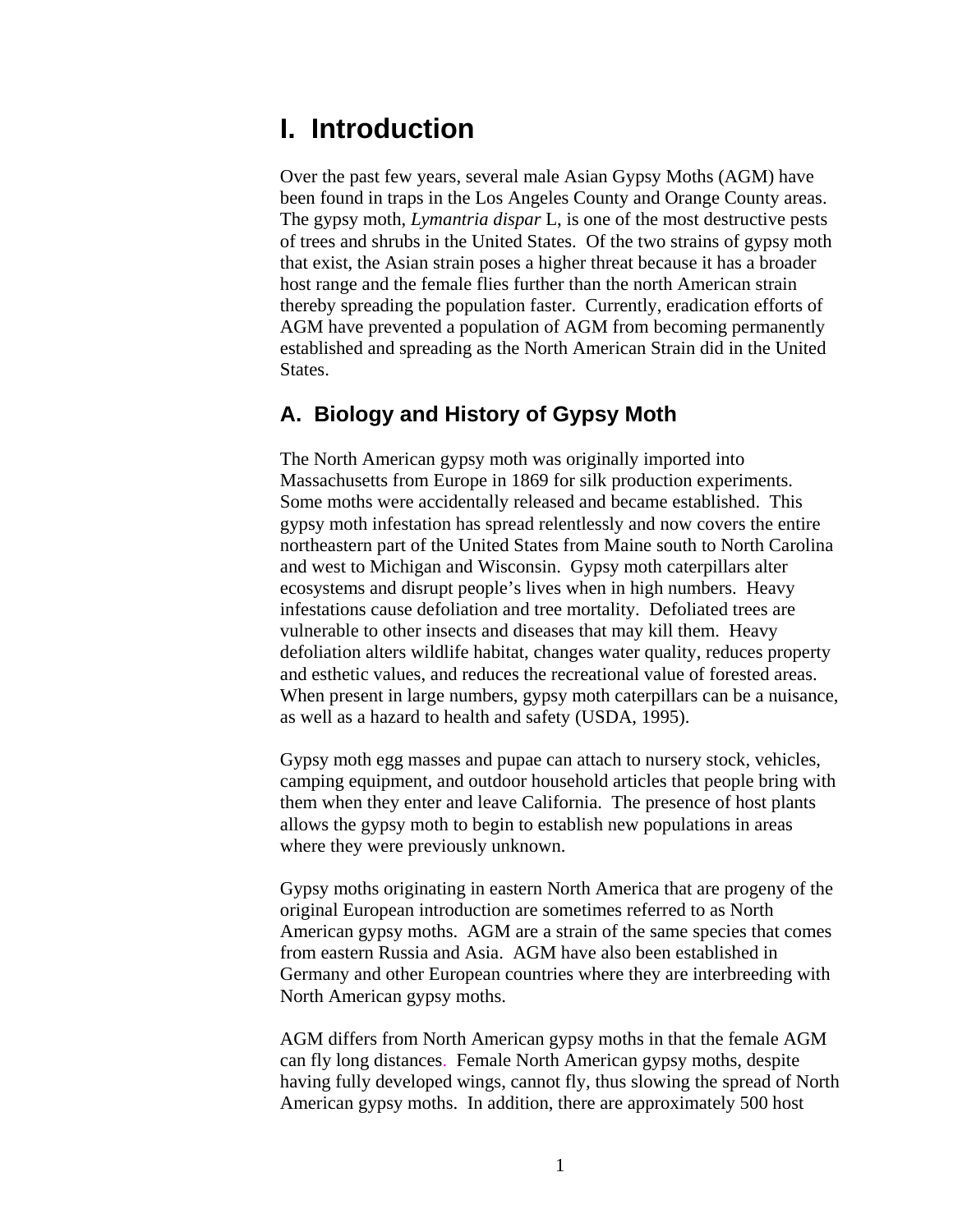<span id="page-4-0"></span>species for AGM, compared to 250 host species for the North American gypsy moth. The increased distance that female AGM can fly, along with more host species for it, necessitate an aggressive, rapid eradication response wherever an AGM is found. These same characteristics also combine to make the AGM a threat to the forest resources of North America. Federal policy has been to eradicate AGM whenever they are found.

#### <span id="page-4-1"></span>**B. History of AGM in California**

Several male AGM have been trapped over the past few years within a small area near the port of Los Angeles (see Appendix A). In 2003, a male AGM was found near the port of Los Angeles in Los Angeles County, California. Delimiting traps were placed within 5 miles of the 2003 find. There were no AGM detections in 2004.

However, in 2005, two additional male AGM were found (See Appendix A). The first was found near the 2003 AGM find, which is near the habitat of the endangered Palos Verdes Blue Butterfly. The second find was in the residential area of Orange County. Trapping was used in the Los Angeles Port area since it was located near the sensitive area that contains the Palos Verdes Blue Butterfly. The Orange County site was treated with three applications of *Bacillus thurengensis kuristaki* (Btk) followed by an increased density of traps in the area in spring 2006. The environmental effects of the treatment in Orange County were evaluated in an environmental assessment entitled "AGM Cooperative Eradication Program Orange County: March 2006" (USDA, 2006).

In 2006, another male AGM was found within a 5 mile radius of the 2003 find (See Appendix A) in Los Angeles County. It was decided that increased trapping density should be employed to the west of that area in 2007 to determine the extent of the moth population there, and that treatments should not occur in this sensitive area unless there was further evidence of an AGM population in this area.

In 2007, two additional male AGM moths were found in Los Angeles County (See Appendix A). One moth was found in the residential area of Willowbrook. The Willowbrook area had a low density of gypsy moth traps which would be expected to capture less than one percent of the male AGM that may be present there. A capture could indicate that there was only a single moth in the area, but, because of the low density of trapping in this area, it could also indicate the presence of an AGM population.

The second male AGM was found within the 5 mile radius of the 2003 find in the Rolling Hills area near the Port of Los Angeles. The level of trapping density in that area has been relatively high, suggesting that a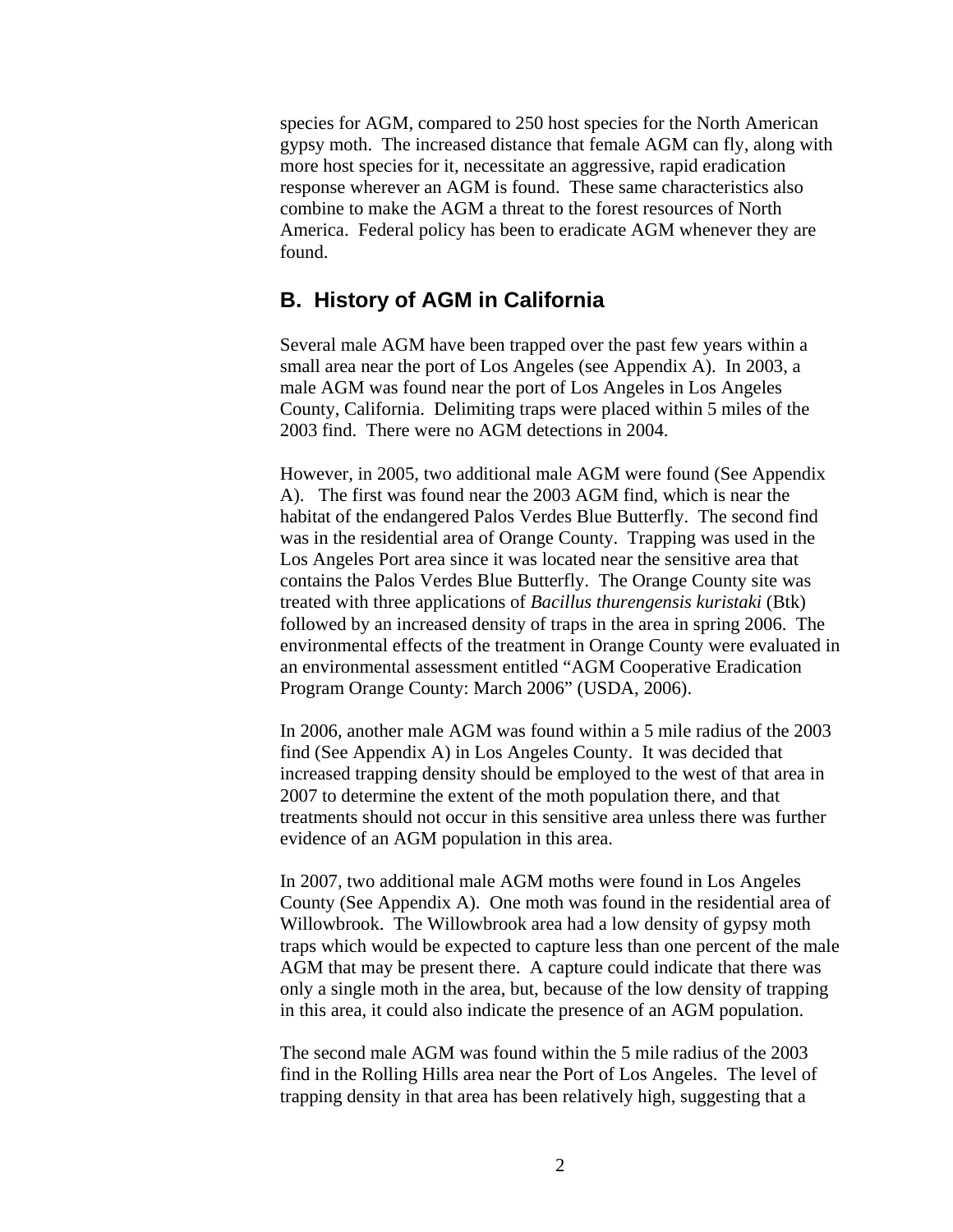<span id="page-5-0"></span>detection of one male AGM in a given year is probably not indicative of a large population of AGM. Additionally, Rolling Hills is close to the endangered Palos Blue Butterfly habitat.

Due to these multiple finds over the past several years, serious concerns were raised and therefore a technical working group (TWG) was gathered to determine the most effective strategy to employ in the Los Angeles County area. The TWG was convened in January 2008. The TWG recommended a specified pesticide treatment in the Willowbrook area. The United States Department of Agriculture (USDA), Animal and Plant Health Inspection Service (APHIS) and the California Department of Food and Agriculture (CDFA) selected Btk as the pesticide to be employed due to favorable past experiences with Btk effectiveness and Btk's reduced environmental impacts. Due to the sensitivity of the endangered butterfly population near Rolling Hills and the current high density of trapping, APHIS and CDFA decided not to treat this area with chemicals but to increase the density of traps outside Rolling Hills to ascertain the level, if any, of the population that exists in that area.

### <span id="page-5-1"></span>**II. Purpose and Need**

APHIS, in cooperation with the CDFA, proposes to eradicate the AGM (*Lymantria dispar L.*) infestation in a one square mile area located in the Willowbrook area of Los Angeles, CA (See Map in Appendix B). The alternatives being considered here have been analyzed in detail in the 1995 Final Environmental Impact Statement (EIS) for Gypsy Moth Management in the United States. The findings of that EIS regarding these alternatives will be summarized and incorporated by reference into this environmental assessment (EA). The need for this proposed action is based on the potential adverse ecological and economic impacts of gypsy moth infestations on the infested and surrounding areas.

As described earlier, a male AGM was found in a trap in a residential area in the Willowbrook area of Los Angeles County, California. The trapping density in this area was low and would be expected to capture less than one percent of the male AGM that may be present. Therefore although only one male AGM was trapped, considering the low density of trapping, there may be a small population of AGM in this area of California. This potential population of AGM in California needs to be eradicated to avoid potential ecological, economic or human impacts. Los Angeles County contains preferred host plants that are susceptible to defoliation by the gypsy moth and which could support successful reproduction and spread of the pest. If the AGM becomes established and spreads throughout Los Angeles County and to other areas in California it is possible that AGM could further spread to other parts of the country including the surrounding states of Oregon, Washington, Nevada, and Arizona. The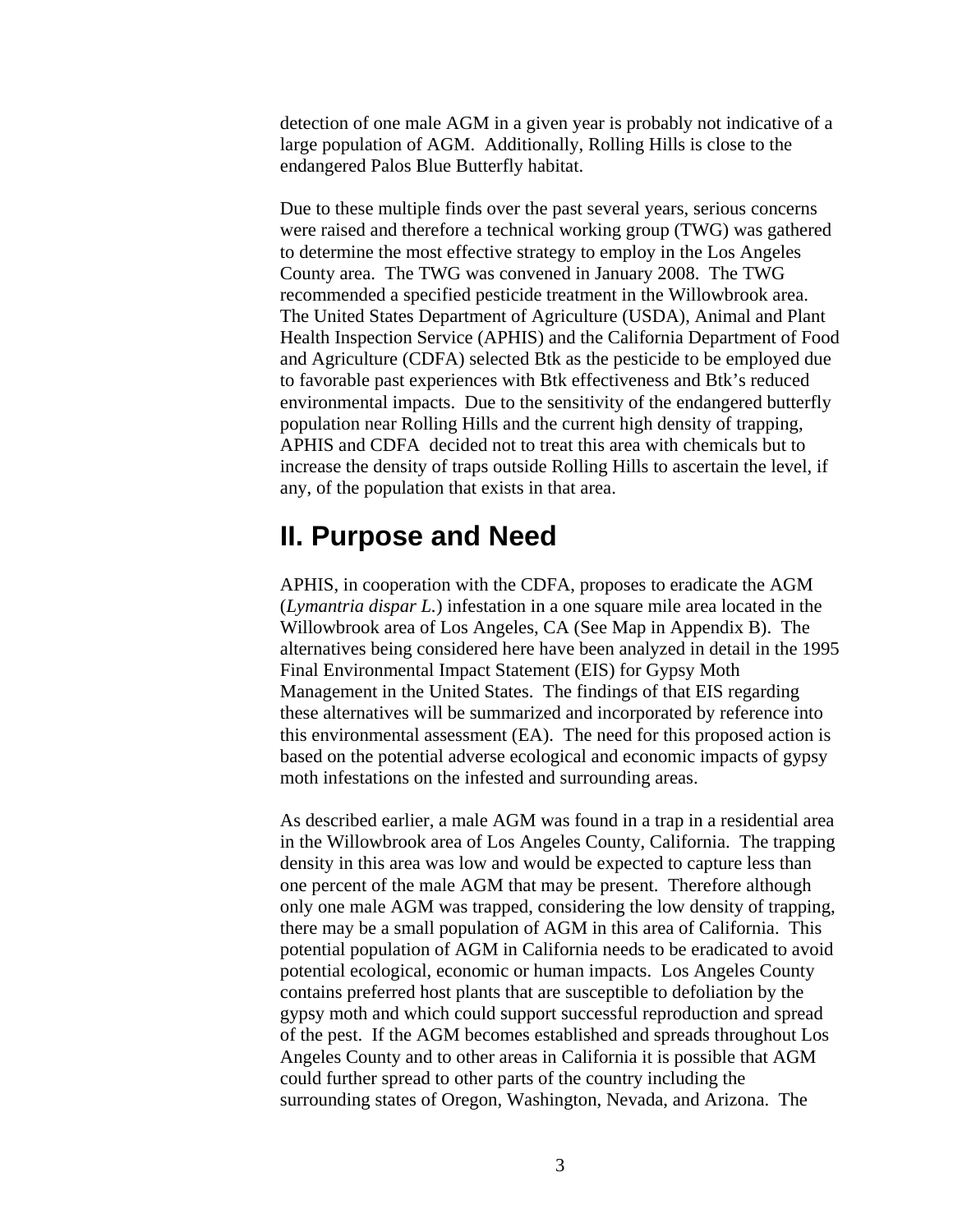<span id="page-6-0"></span>associated damage, defoliation, and mortality of host plants from such an occurrence, in the absence of timely eradication action, could be devastating. AGM is not known to be established in the United States, and the proposed eradication treatment is the recommended response to the detection of this pest in Los Angeles County.

This EA is tiered to USDA's 1995 Final EIS for Gypsy Moth Management in the United States (USDA, 1995). We propose eradication because of the isolated nature of the infestation in Willowbrook, California and the threat that a reproducing population of AGM would pose to the vegetation resources of the Willowbrook area. This site-specific EA is designed to examine the environmental consequences of a range of treatment options under the 1995 Final EIS for Gypsy Moth Management in the United States that may accomplish the program's goals.

This EA is prepared consistent with National Environmental Policy Act (NEPA) (42 U.S.C. § 4321 et seq.), the Council on Environmental Quality NEPA regulations (40 CFR part 1500 et seq.) and APHIS' NEPA implementing regulations (7 CFR part 372), for the purpose of evaluating how the proposed action and alternatives described in the following sections, if implemented, may affect the quality of the human environment. This EA is being made available to the general public and comments are requested from any interested party.

CDFA will be conducting a public meeting prior to any anticipated treatment. A mailer will be sent to residents who may be affected notifying them of the public meeting.

### <span id="page-6-1"></span>**III. Affected Environment**

A male AGM was found in the Willowbrook area in the county of Los Angeles. A one square mile treatment area has been defined in the Willowbrook area for treatment (see Appendix B). Willowbrook is mainly residential area in South Los Angeles with a population density of 9122 people per square mile. There are very few commercial buildings in this area; however, the one square mile treatment area contains several schools and the Earvin Magic Johnson Park. According to the Census Bureau data of 2000, Willowbrook has a population of 34, 138. This population is diverse with 54 percent of the population being Hispanic and 44 percent of the population African American.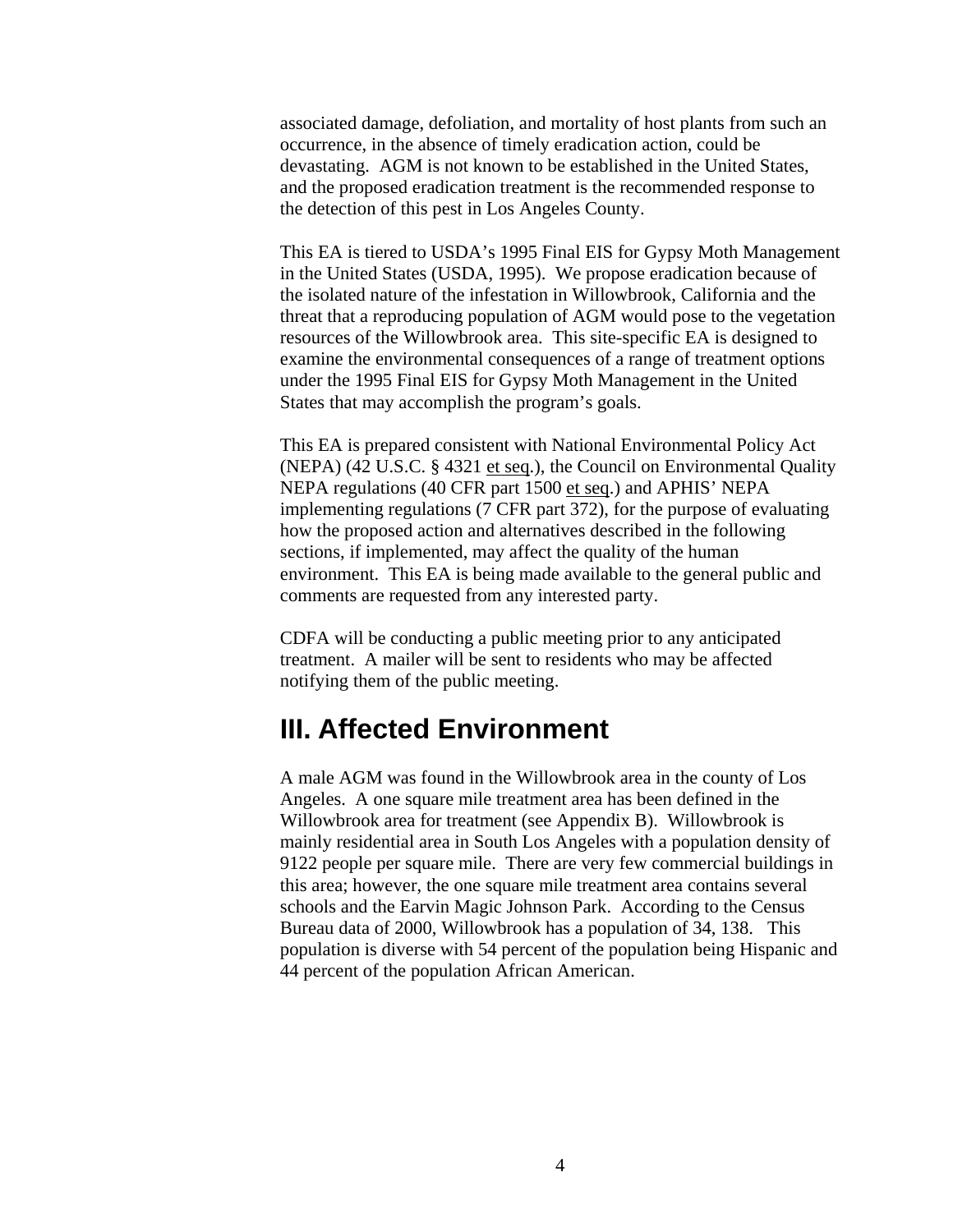### <span id="page-7-0"></span>**IV. Alternatives**

In isolated AGM finds, as the one found in Willowbrook, eradication is the strategy of choice. There are a number of treatment options, with various levels of effectiveness, available to implement the strategy:

1) Btk. This is a biological insecticide containing the bacterium, *Bacillus thuringiensis* var *kurstaki.* The insecticide is specifically effective against caterpillars of many species of moths and butterflies.

2) Diflubenzuron (Dimilin). This is an insect growth regulator that interferes with the growth of some immature insects.

3) Gypsy moth virus. This is a nucleopolyhedrosis virus which occurs naturally and is specific to the gypsy moth. Gypcheck® is an insecticide product made from the gypsy moth nucleopolyhedrosis virus.

4) Mass trapping. The treatment consists of large numbers of pheromone traps used to attract male gypsy moths and prevent them from mating with females, thereby causing a population reduction. The density of traps in this treatment option is nine or more traps per acre.

5) Mating disruption. This treatment consists of aerially-applied tiny plastic flakes or beads containing disparlure, a synthetic gypsy moth sex pheromone. The pheromone confuses male moths and prevents them from locating and mating with females.

6) Sterile insect releases. Large numbers of radiation-sterilized gypsy moth eggs or pupae are released in a treatment area and develop into adults. The sterile adults mate with fertile adults but viable offspring are not produced. If successful, the effect is population reduction and eventual elimination of the infestation.

<span id="page-7-1"></span>Of the treatment options listed above, Btk and diflubenzuron have proven to be the most effective eradication tools for use with small populations of AGM such as the one in Willowbrook, California. This EA analyzes the no action alternative and the proposed action that will treat the area using Btk combined with trapping to ensure that the treatment was effective. The other treatments were not considered in detail due to the low likelihood that they would achieve the program goal of eradication, the effects could not be determined, or the treatment option would create increased adverse environmental effects. Diflubenzuron (Dimilin) was not selected because it contains a growth regulator with a broader non-target host range than Btk and can kill many other insects in addition to larvae of moths and butterflies and is, therefore, not preferable unless Btk is not available. Gypcheck®, mating disruption and sterile insect release are still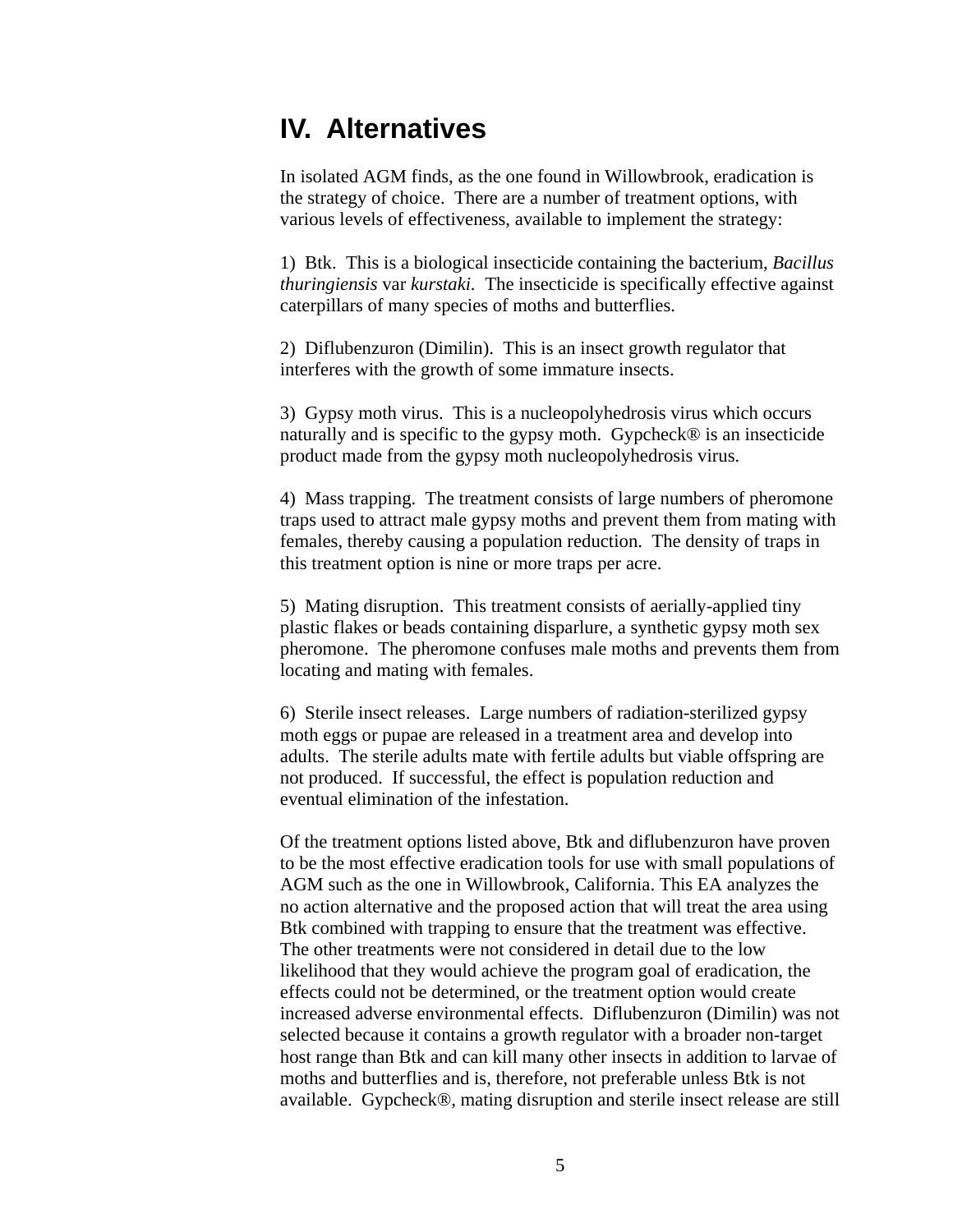<span id="page-8-0"></span>in a somewhat experimental stage of development for eradication programs and the results have been variable.

#### <span id="page-8-1"></span>**A. No Action**

Under this alternative, we would not treat the selected area with any insecticide or mating disruption. This would allow any population of gypsy moth that may be present in the area to become established and spread into the surrounding areas as well as be spread to surrounding states. Although this does not meet the need to manage the gypsy moth population, it does provide a baseline for comparison to the alternatives.

#### <span id="page-8-2"></span>**B. Proposed action**

Under this alternative, a pesticide application of Btk will be applied via a truck mounted sprayer into the canopy of AGM host trees within a square mile area surrounding the capture site. A total of three applications of Btk will be applied with approximately a 10-day interval between the applications. These applications are timed to occur during the early larval stages when gypsy moth caterpillars hatch from their eggs and are most susceptible to the treatment. It is anticipated that treatment will begin in early to mid March. The Btk applications will be toxic to the caterpillars of moths and butterflies that feed on treated vegetation within the treatment zone potentially eliminating any immature gypsy moths that could be in the area.

Trapping will be used in conjunction with the Btk treatment. Trapping consists of pheromone baited traps at a density of no less than 25 traps per square mile. Traps will be placed within a 5 mile radius area around the AGM find. These traps will attract adult male gypsy moths. The trapping will be used to ensure that the treatments in the area have been successful.

### <span id="page-8-3"></span>**V. Environmental Impacts of the Proposed Action and Alternatives**

#### <span id="page-8-4"></span>**A. No Action**

The no action alternative is required by Council of Environmental Quality regulations (40 CFR §1502.14(d)). The no action alternative forms the basis for a comparison among the effects of the different alternatives. This alternative provides baseline information for understanding environmental impacts associated with the no action alternative and potential environmental effects associated with the outbreak from a nonnative species.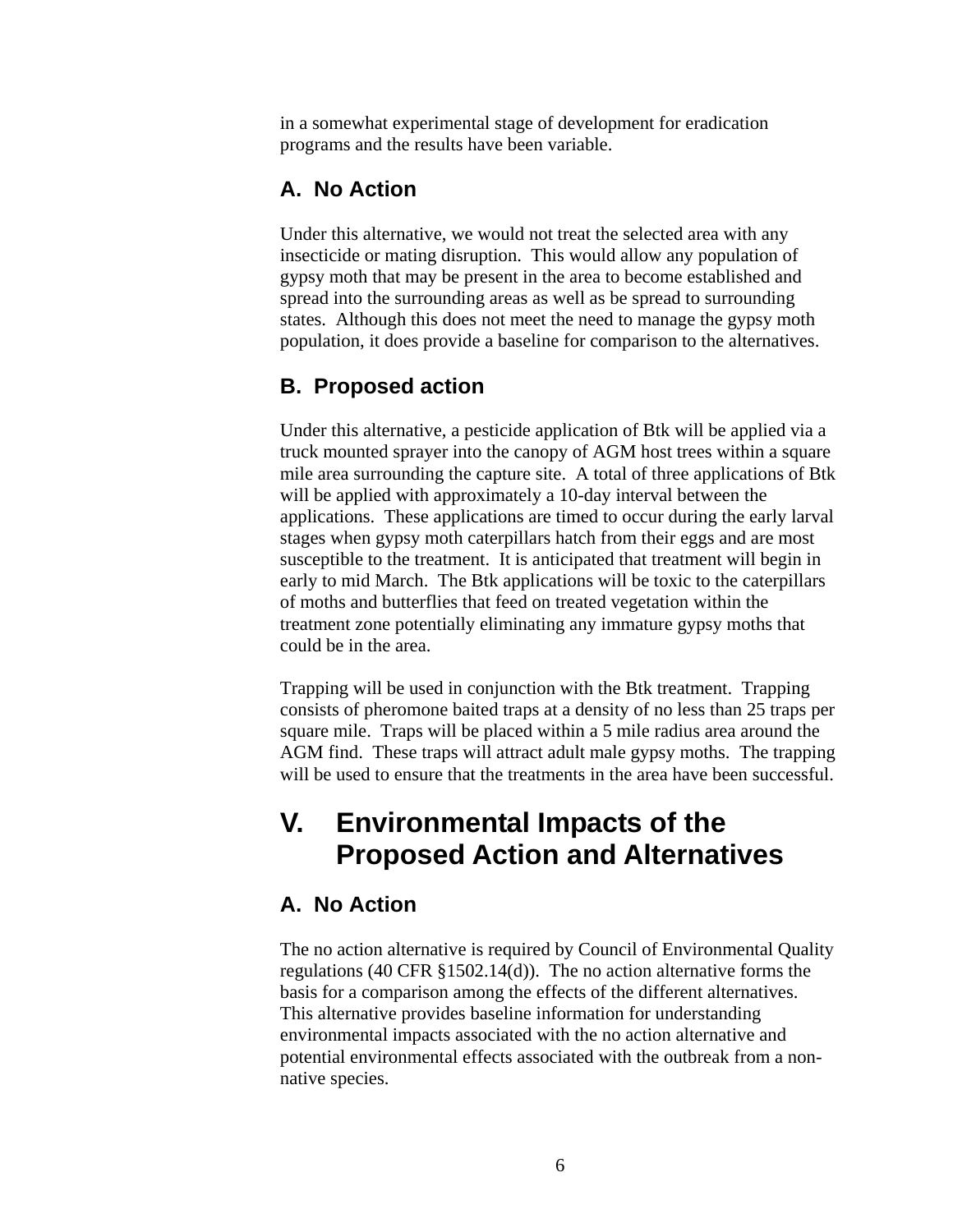<span id="page-9-0"></span>Selecting this alternative likely would result in the establishment of an AGM population in Los Angeles County with commensurate damage to trees relative to the level of infestation. The majority of the trees in the eradication area and surrounding areas are susceptible to damage from feeding of the gypsy moth. The alternative would allow the gypsy moth to flourish in the existing area and continue to spread into surrounding areas. With the establishment of the gypsy moth, the environmental concerns discussed below would be likely to occur.

- Some people are allergic to the tiny hairs on gypsy moth caterpillars. These people would suffer minor allergic reactions, primarily rashes, if gypsy moths were allowed to become established. In addition, irritation to eyes and throat are common reactions in gypsy moth infestations (USDA, 1995). During outbreaks, gypsy moth caterpillars crawl over sidewalks, patios, lawn furniture, and the like, and they may even enter houses (USDA, 1995). In heavily infested areas, large numbers of caterpillars limit some people's enjoyment of the outdoors (USDA, 1995). The droppings and defoliation are not aesthetically pleasing to those involved in recreational activities (USDA, 1995). **1. Human Impact**
- <span id="page-9-1"></span>The ecological effects associated with the AGM were examined by the Forest Service (USDA, 1995). Large proportions of the trees located in the immediate and surrounding areas are host trees and are threatened by gypsy moth defoliation (USDA, 1995). Gypsy moth feeding can lead to changes in forest stand composition (USDA, 1995). Nesting sites and cover for birds and other animals would be reduced (USDA, 1995). Although major water sources are not located within the treatment site, if gypsy moths were to spread to other areas changes in water quality and effects to aquatic organisms would be seen (USDA, 1995). The loss of vegetation in the area could lead to increased erosion of soil and loss of moisture retention (USDA, 1995). **2. Ecological Impact**

#### **B. Proposed Action**

The proposed action will use Btk pesticide in a one square mile area surrounding the location where the male AGM was found in Willowbrook, California at a rate of 1 pound per acre. The Btk will be applied by a truck mounted sprayer applied upward into the canopy of host plants. Delimitating trapping at a density of no less than 25 traps per square mile will follow the three applications of Btk to verify effectiveness. The environmental effects from the various treatment options are discussed in detail below.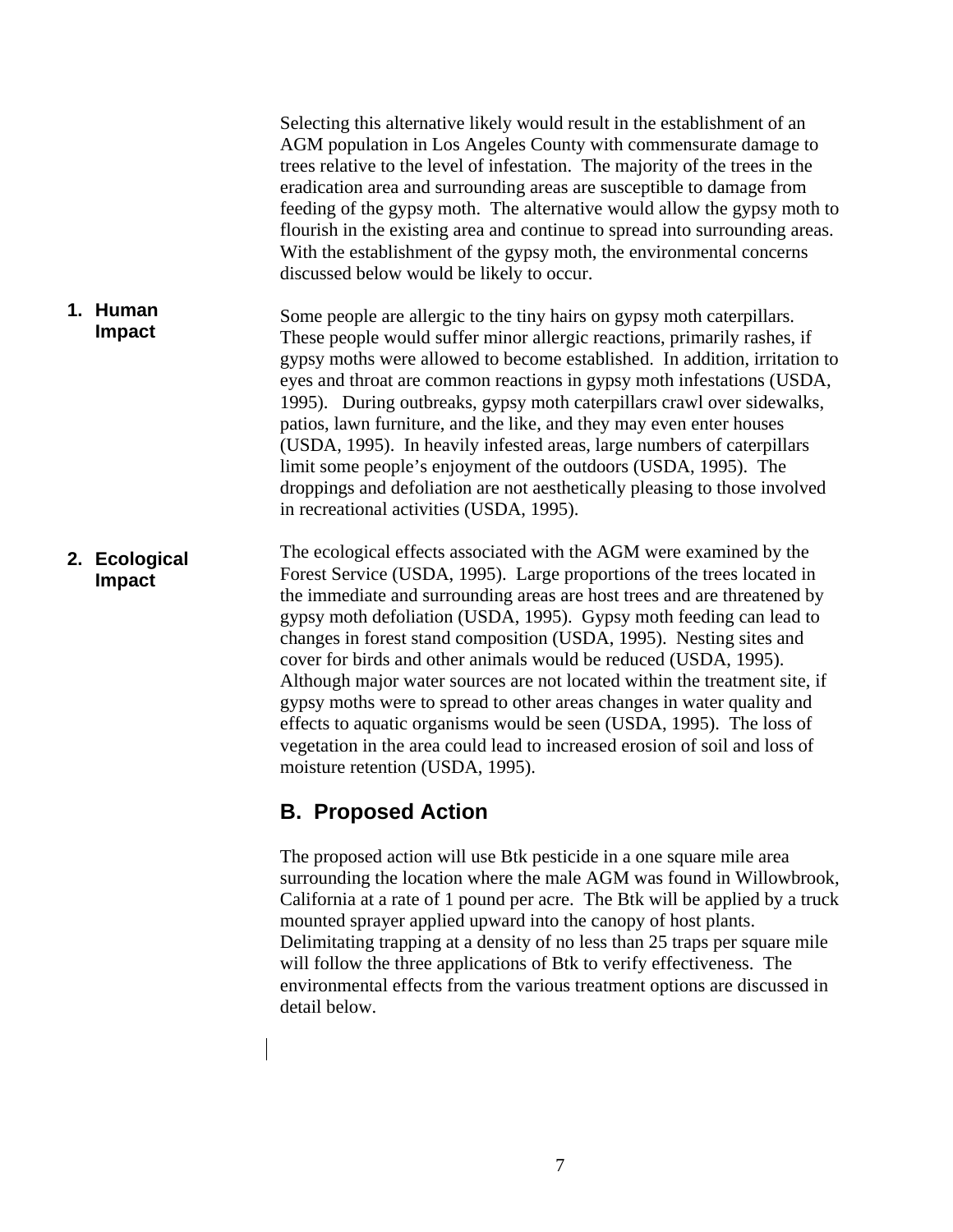|                                | <b>Btk</b>                                                                                                                                                                                                                                                                                                                                                                                                                                                                                                                                                                                                                                                                          |
|--------------------------------|-------------------------------------------------------------------------------------------------------------------------------------------------------------------------------------------------------------------------------------------------------------------------------------------------------------------------------------------------------------------------------------------------------------------------------------------------------------------------------------------------------------------------------------------------------------------------------------------------------------------------------------------------------------------------------------|
|                                | Btk is a naturally derived soil bacteria that has selective insecticidal<br>activity against certain butterflies, moths, beetles, flies and midges.<br>However, sensitivity to Btk within these groups varies. Application of Btk<br>poses negligible risk to human health and the environment as described<br>below in detail. The biological pesticide, Btk, is now commonly the<br>material of choice for gypsy moth eradication programs in the United<br>States.                                                                                                                                                                                                               |
| Human<br>1.<br>Impact          | If directly exposed to Btk spray, some individuals (particularly workers<br>who handle or mix the pesticides) may develop minor irritation of the<br>skin, eyes, or respiratory tract. These effects are relatively mild and<br>transient. Pathogenic effects are not likely, even in individuals with<br>impaired immune systems. Allergic responses to Btk are conceivable, but<br>have not been documented. Table 9–4 and figure 9–1, found in appendix<br>F of the 1995 Final EIS for Gypsy Moth Management in the United States<br>(USDA, 1995), clearly and concisely shows human risks due to gypsy<br>moth and all treatment alternatives including Btk                     |
|                                | In 1998, EPA published a Reregistration Eligibility Decision Bacillus<br><i>thuringiensis</i> (EPA 1998) in which the agency concluded:                                                                                                                                                                                                                                                                                                                                                                                                                                                                                                                                             |
|                                | "Based on the reviews of the generic data for the active ingredient,<br>Bacillus thuringiensis, the Agency has sufficient information on the health<br>effects of <i>Bacillus thuringiensis</i> and on its potential for causing adverse<br>effects in fish and wildlife and the environment. The Agency has<br>determined that Bacillus thuringiensis products, manufactured and used as<br>specified in this Reregistration Eligibility Decision will not pose<br>unreasonable risks or adverse effects to humans or the environment.<br>Therefore, the Agency concludes that products containing Bacillus<br><i>thuringiensis</i> for all uses are eligible for reregistration." |
| 2. Ecological<br><b>Impact</b> | Most non-target species (i.e., birds, mammals, amphibians, and reptiles)<br>will not be affected from the Btk treatment in this area. Although, no<br>direct effects to birds have been seen in forestry applications of Btk, some<br>indirect effects were noted in studies where birds relied on caterpillar<br>larvae as a primary food source (USDA, 2004). In some cases slight<br>effects on reproduction (such as nestling growth rates) were seen when<br>large applications in forested areas occurred (Norton et al., 2001);<br>however, in other studies, no indirect effects on reproduction were noted<br>(USDA, 2004).                                                |
|                                | Effects to nontarget terrestrial invertebrates are highly variable and<br>dependent on test organisms. Even within the lepidopteran group that                                                                                                                                                                                                                                                                                                                                                                                                                                                                                                                                      |

contains butterflies and moths, sensitivities can be highly variable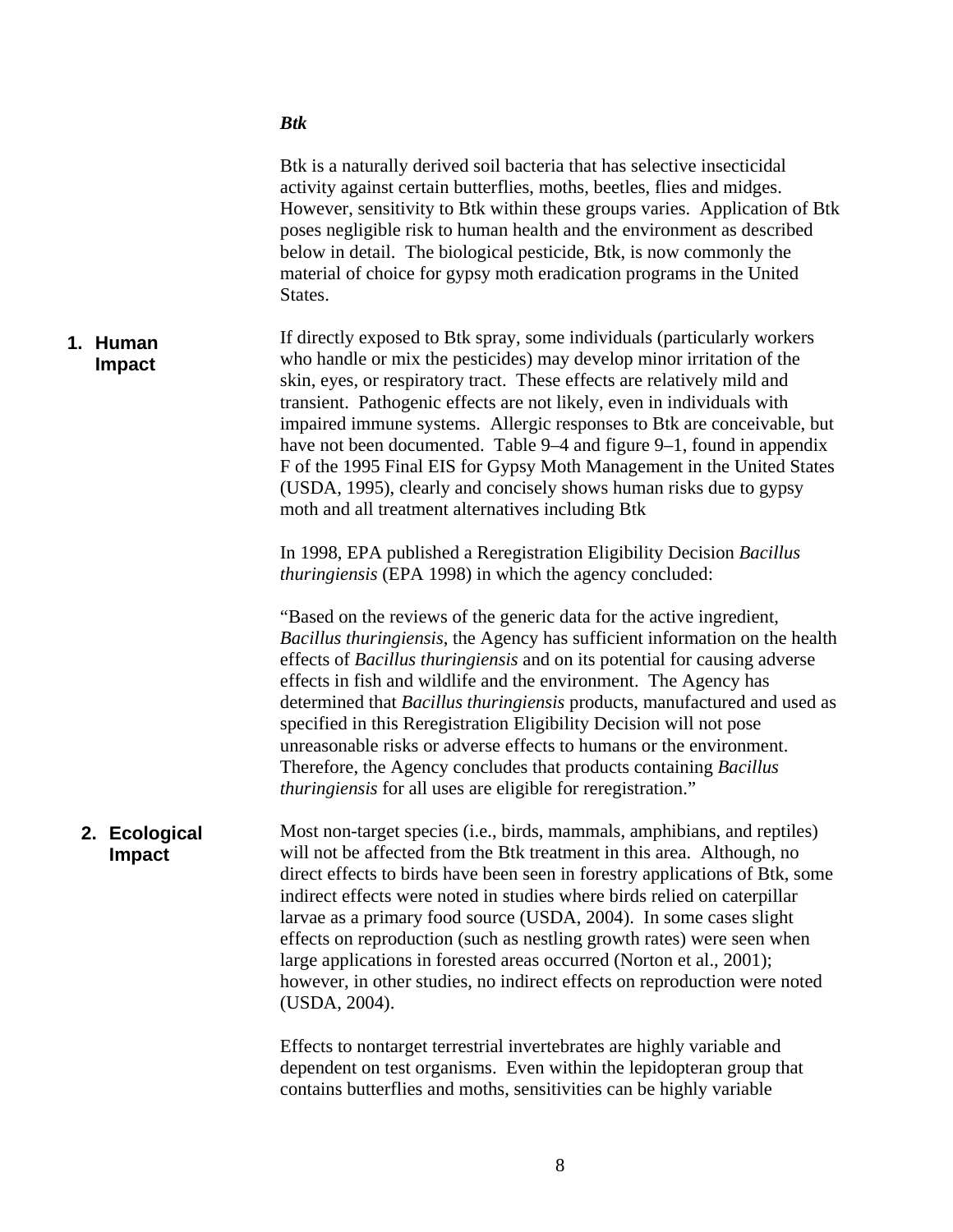(Peacock et al., 1998). In general toxicity to pollinators and beneficial insects are considered low based on laboratory and field studies testing honeybees, as well as other beneficial insects (USDA, 2004). Some nontarget Lepidoptera larvae (caterpillars) present in the proposed spray area would likely be killed by the application of Btk. However, depressions in caterpillar populations are expected to be temporary due to recolonization from adjacent untreated areas and the high reproductive capacity of most insects. Animals dependent on caterpillars for food may also be affected, but it is anticipated that these animals will likely use other sources for food or will forage outside the treatment area. Btk is only effective against early instars of caterpillars. Therefore, Lepidoptera larvae exposed in late instars and those present at times other than during treatment applications are not affected.

Btk is not likely to affect most aquatic organisms. Multiple freshwater and saltwater fish species were tested in the laboratory to determine what level of Btk exposure would result in an effect (USDA, 2004). The required levels were much higher than any level that would be used in this program (USDA, 2004). There have been laboratory studies supported by field data that suggest exposure could result in minimal effects to aquatic invertebrates (Richardson and Perrin, 1994; Kreutzweiser, et al., 1992; USDA, 2004). However, studies showed that *D. magna*, mayflies, stoneflies, copepods, and mysid shrimp were not affected when exposed to concentrations well above those expected in the environment after application of Btk (USDA, 2004).

Exposure to light, higher temperature, and moisture decrease the amount of Btk in the environment. In a summary of studies regarding the environmental fate of Btk, the majority of studies indicated that insects were only affected for approximately 1 week; however, other studies have shown that while persistence of Btk in the environment may decrease rapidly, the insecticidal activity can persist up to 3 months under certain environmental conditions (USDA, 1995). Btk's persistence in water depends on organic matter content and salinity (USDA, 1995). Btk has been found in aquatic field studies for 13 days and up to 4 weeks after spraying (USDA, 1995).

Based on the proposed application of Btk from truck sprayers on host materials, the rate of application, and the persistence of Btk in the environment, non-target exposure is expected to be low. There will be minimal risk to nontarget organisms due to the limited exposure and low toxicity as described above. Label requirements and other restrictions, where appropriate, will further reduce risk to sensitive organisms such as some aquatic invertebrates and pollinator species as described above.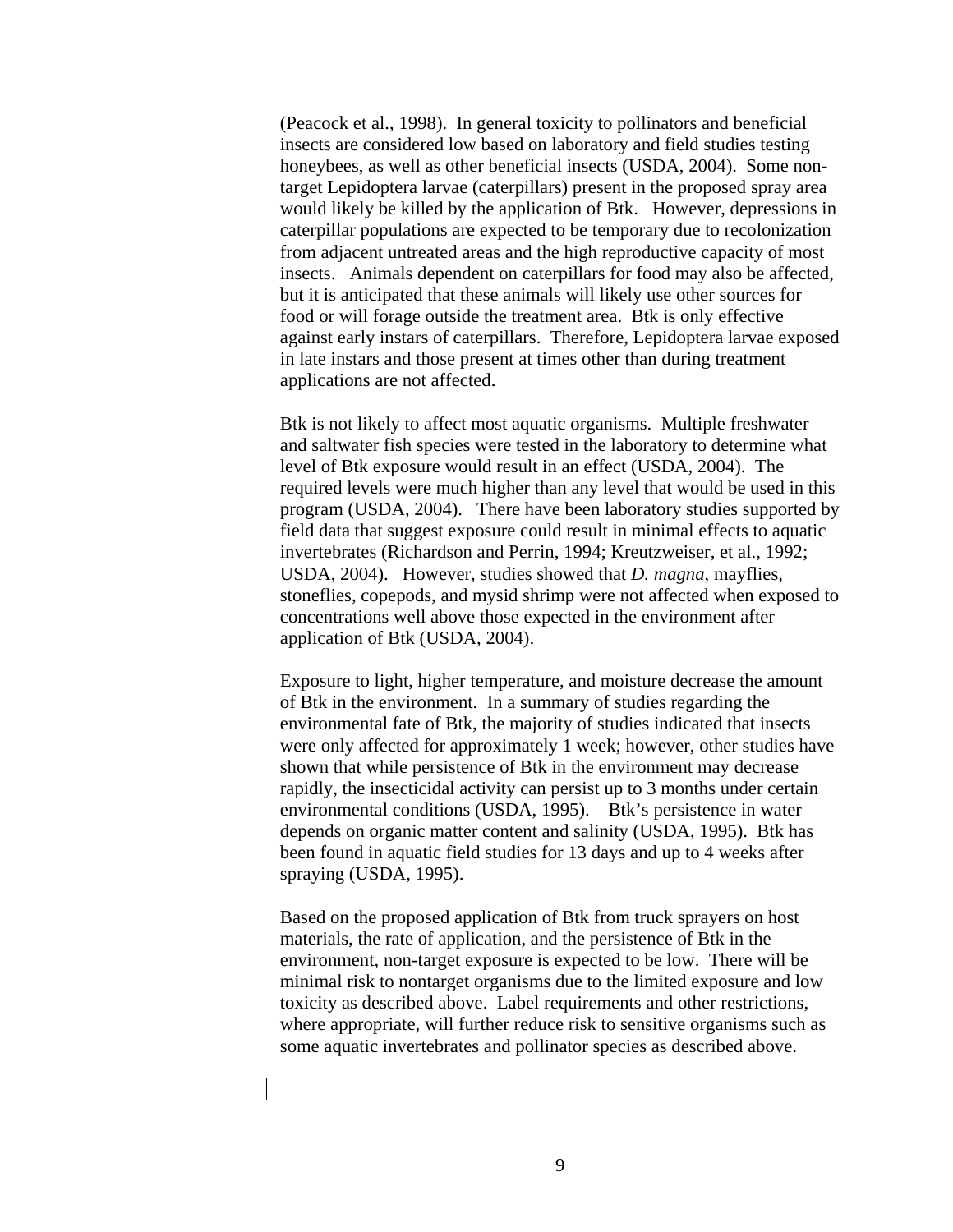#### <span id="page-12-0"></span> *Trapping*

Trapping will involve disparlure-pheromone baited traps to attract male gypsy moths. Disparlure is a chemical sex attractant that attracts male gypsy moths. Section 5 from appendix G of the 1995 Final EIS for Gypsy Moth Management in the United States thoroughly discussed the ecological effects of disparlure, Btk, and other treatment options on the environment (USDA, 1995).

- Data are not sufficient for a quantitative risk assessment. By analogy to other insect pheromones, risks of toxic effects, if any, are likely to be slight for the general public and workers. Disparlure is very persistent on and in the body. Individuals that come in physical contact with disparlure may attract adult male moths for prolonged periods of time (up to 2 to 3 years). This may be a considerable nuisance in gypsy moth infested areas such as the eastern United States. The level of exposure required to cause the attractant effect cannot be characterized, although the likelihood of this effect is much greater for workers than for the general public. However, physical contact with disparlure from mass trapping is unlikely and would only occur if someone were to tamper with the trap themselves. **1. Human Impact**
- <span id="page-12-2"></span><span id="page-12-1"></span>In acute toxicity tests, disparlure was not toxic to mammals, birds, or fish (USDA, 1995). Pheromone traps do incidentally catch small numbers of non-target organisms that accidently fly into the traps. However, since the pheromone in the trap is specific to gypsy moth, the number of non-target organisms affected will be very small and will have a minimal impact to the environment. **2. Ecological Impact**

### **VI. Other Issues**

#### **A. Cumulative Impacts**

Cumulative impacts are defined as "the impact on the environment which results from the incremental impact of the action when added to other past, present, and reasonably foreseeable future actions regardless of what agencies or person undertakes such other actions. Cumulative impacts can result from individually minor but collectively significant actions taking place over a period of time" (40 CFR § 1508.7). Cumulative impacts resulting from an eradication program can be caused by multiple treatments of the same area in the same season (that is, three applications of Btk in this program) and retreatment of the same project area in following years. Cumulative impacts may be additive resulting in greater effect than the sum of the individual effects.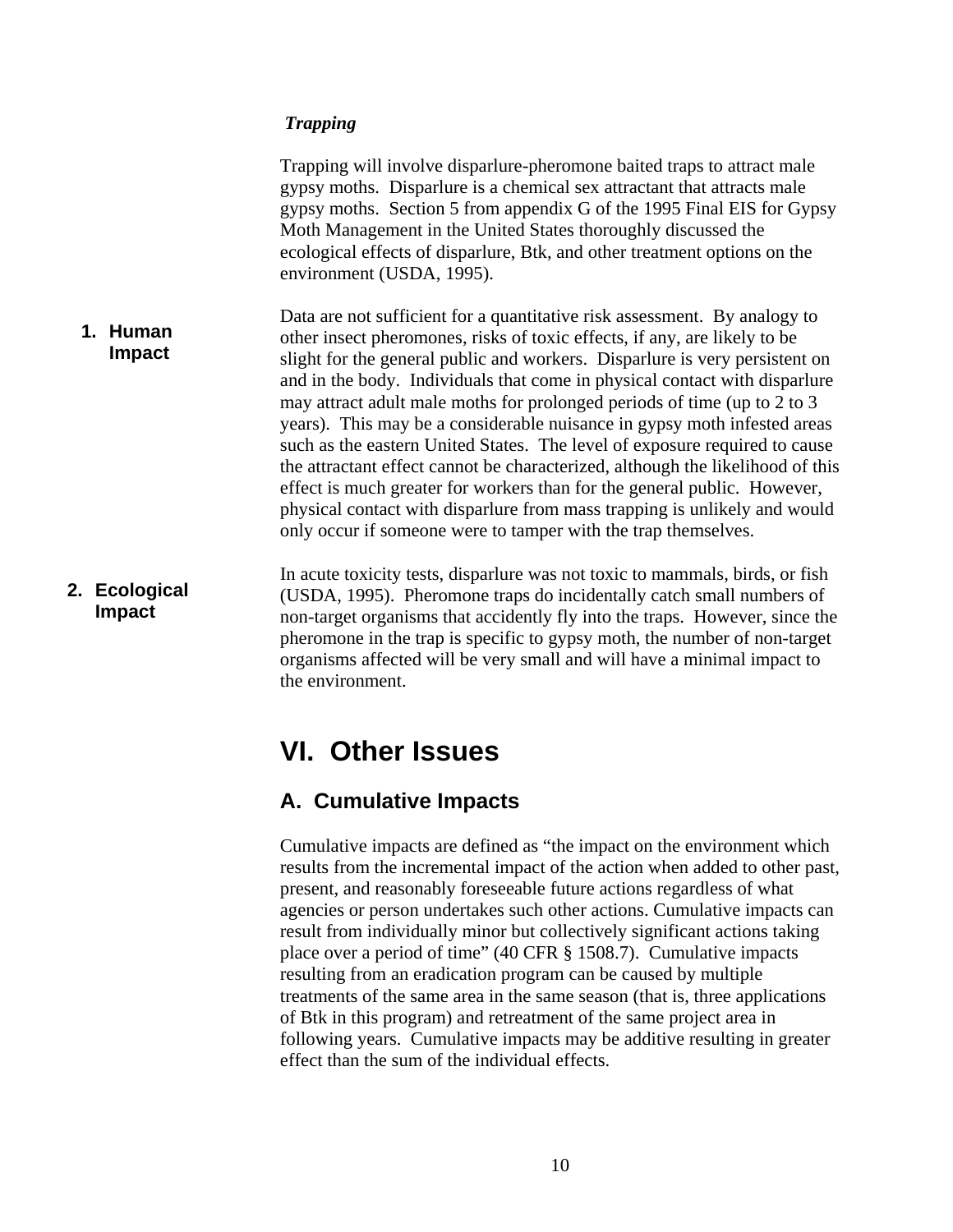<span id="page-13-0"></span>Cumulative impacts from the proposed alternative could occur from the three Btk applications that extend the time of potential exposure and risk to a greater number of non-target lepidopterans. However, because the proposed eradication area is relatively small, the opportunity for recolonization of non-target lepidopterans from the surrounding areas is high.

Because both Btk application and mass trapping have very little potential for human and environmental effects, when the techniques are used together they also have very little cumulative impact. Btk applications used in conjunction with mass trapping pose little or no risk to non-target organisms. The risk of cumulative impacts to humans, water quality, microclimate, and soil productivity is minimal.

In the event that the gypsy moth outbreak establishes itself in this small area of Los Angeles County, future treatments may be required to eliminate them. Spraying of Btk over several years may lead to decreased likelihood that non-target lepidopterans reestablish populations in this area. However, if future treatments are needed, a subsequent EA will be conducted and these risks will be evaluated further.

#### <span id="page-13-1"></span>**B. Threatened and Endangered Species**

Section 7 of the Endangered Species Act (ESA) and its implementing regulations require Federal agencies to ensure that their actions are not likely to jeopardize the continued existence of endangered or threatened species or result in the destruction or adverse modification of critical habitat. The treatment area is a residential section of Los Angeles. There are no listed species in the treatment area or the surrounding areas. The closest critical habitat is for the Palos Verdes Blue butterfly located 10 miles away from the treatment site. APHIS has considered the potential effects of the proposed program on endangered and threatened species and their habitats and determined that no listed species are located within the area affected by the eradication project proposed. Therefore, APHIS has made a no effect determination for the proposed program for eradication of the gypsy moth using Btk and mass trapping in Los Angeles County, California.

#### <span id="page-13-2"></span>**C. Site Specific Concerns**

The treatment site is mainly residential. Only a small area will be subjected to Btk will be applied by ground application to host trees within the area, thus limiting exposure to humans. Citizens will be on notice regarding the timing of the application of chemicals. It is advised that individuals stay indoors during the application of these chemicals to ensure that any negative effects are limited. Sensitive individuals should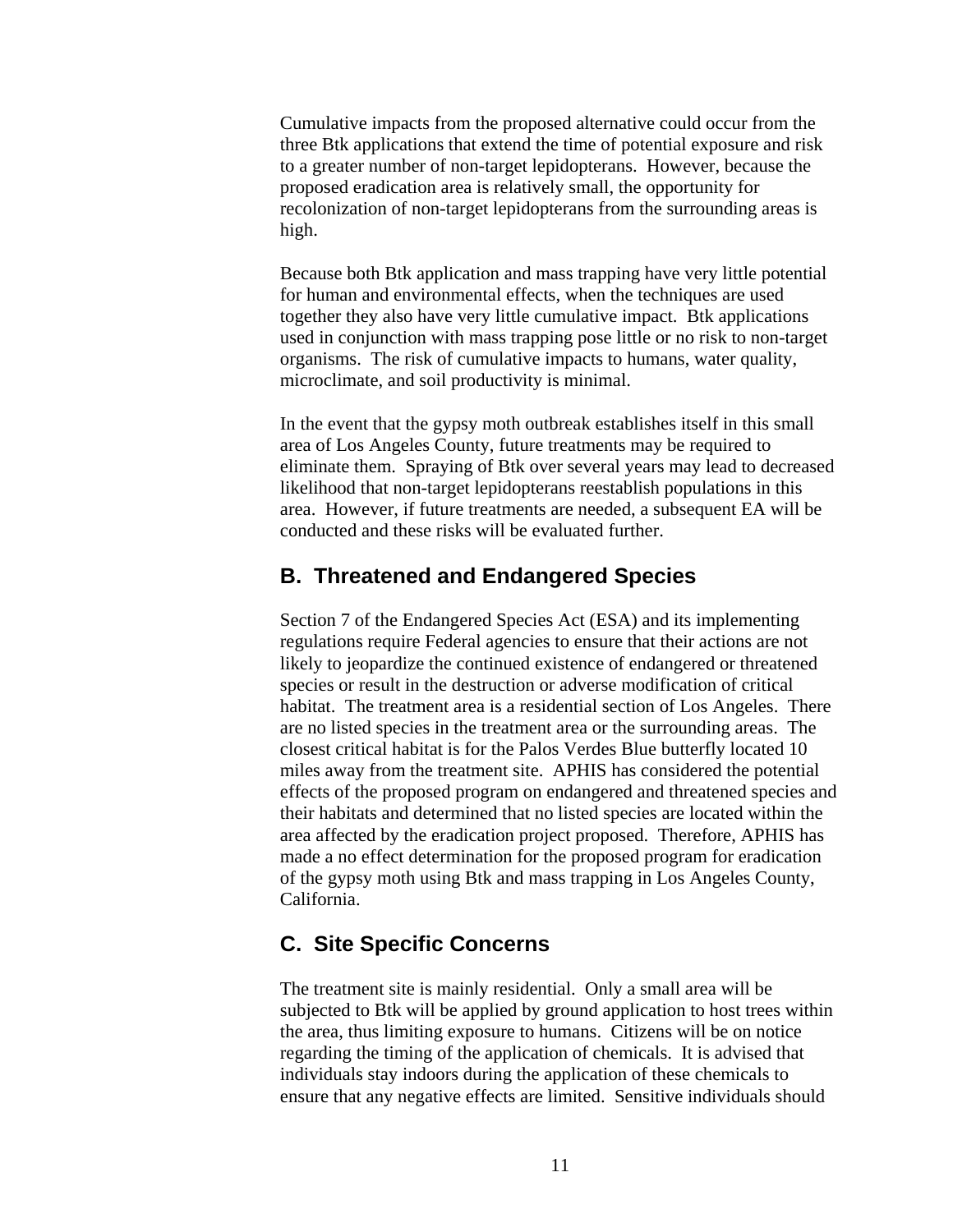be especially aware of when the application occurs and should take measures to limit their exposure.

Consistent with Executive Order (EO) 12898, "Federal Actions to Address Environmental Justice in Minority Populations and Low-Income Populations," APHIS considered the potential for disproportionately high and adverse human health or environmental effects on any minority or low income populations. The environmental and health effects from the proposed applications are minimal and are not expected to have disproportionate adverse effects to any minority or low-income population. Although the treatment area is located in a minority area, this area has been selected for treatment due to the male AGM find. The other male AGM find in Los Angeles County, California in 2007 was located to the south and is near critical habitat for the endangered Palos Verdes Blue Butterfly. The higher trapping density in the more southern area is sufficient to allow USDA and CDFA to conclude that the AGM find is most likely a single individual and not indicative of a new population. Applications with Btk may affect the endangered butterfly and will not be conducted. It was determined that because of the low level of trapping in the Willowbrook area less than one percent of an AGM population would be detected, suggesting that if there was one male AGM found in the area, more may exist. Due to the nature of the treatment area and lack of endangered species, it was decided that treatment should be conducted to ensure that any population that exists is eradicated.

Consistent with EO 13045, "Protection of Children From Environmental Health Risks and Safety Risks," APHIS considered the potential for disproportionately high and adverse environmental health and safety risks to children (USDA, 1995). The children in the area are not expected to be adversely affected disproportionately over adults from the program actions proposed.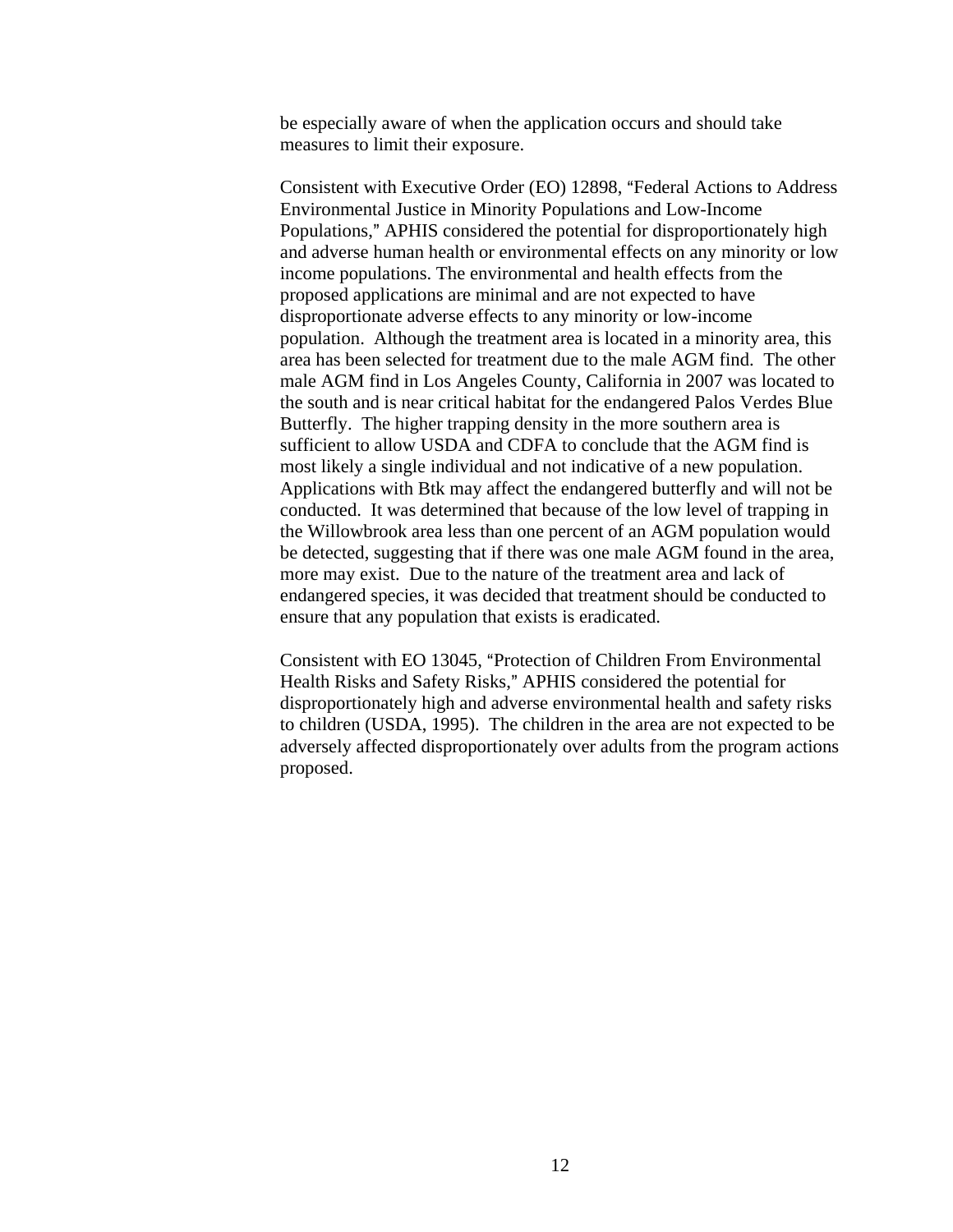### <span id="page-15-1"></span><span id="page-15-0"></span>**VII. Listing of Agencies and Persons Consulted**

U.S. Department of Agriculture Animal Plant Health Inspection Service Plant Protection and Quarantine Emergency and Domestic Programs 4700 River Road Unit 134 Riverdale, MD 20737

U.S. Department of Agriculture Animal and Plant Health Inspection Service Policy and Program Development Environmental Services 4700 River Road Unit 149 Riverdale, MD 20737

California Department of Food and Agriculture Plant Health and Pest Prevention Services 1220 N Street Sacramento, CA 95814–5607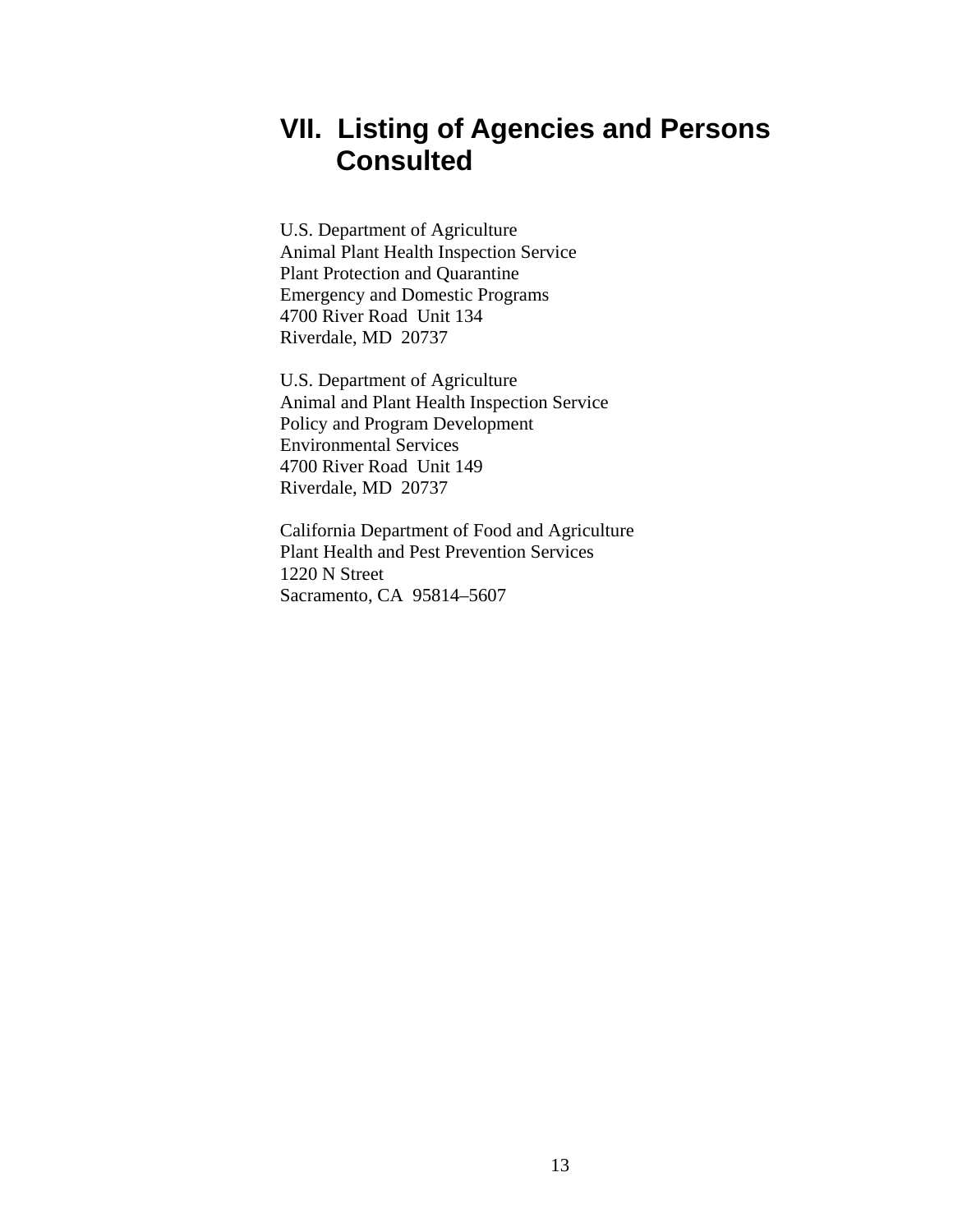### <span id="page-16-1"></span><span id="page-16-0"></span>**VIII. References**

EPA – See U.S. Environmental Protection Agency

Kreutzweiser, D.P., Holmes, S.B., Capell, S.S., and Eichenberg, D.C., 1992. Lethal and sublethal effects of *Bacillus thuringiensis* var. *kurstaki* on aquatic insects in laboratory bioassays and outdoor stream channels. Bull. Environ. Contam. Toxicol. 49:252257.

Norton, M.L., Bendell, J.F., Bendell-Young, L.I., and Leblanc, C.W., 2001. Secondary effects of the pesticide *Bacillus thuringiensis kurstaki* on chicks of spruce grouse (*Dendragapus canadensis*). Arch. Environ. Contam. Toxicol. 41(3):369–373.

Peacock, J.W., Schweitzer, D.F., Carter, J.L., and Dubois, N.R., 1998. Laboratory assessment of the native effects of *Bacillus thuringiensis* on native Lepidoptera. Environ. Entomol. 27(2):450–457.

Richardson, J.S., and Perrin, C.J., 1994. Effects of bacterial insecticide *Bacillus thuringiensis* var. *kurstaki* (Btk) on a stream benthic community. Can. J. Fish Aquatic Sci. 51:1037–1045.

USDA – See U.S. Department of Agriculture

U.S. Department of Agriculture, 1995. Gypsy Moth Management in the United States: A Cooperative Approach. Final Environmental Impact Statement. United States Forest Service and Animal and Plant Health Inspection Service.

U.S. Department of Agriculture, 2006. AGM Cooperative Eradication Program Orange County: Environmental Assessment, March 2006. Animal and Plant Health Inspection Service.

U.S. Department of Agriculture, 2004. Control/Eradication Agents for the Gypsy Moth—Human Health and Ecological Risk Assessment for *Bacillus thuringiensis* var. *kurstaki (B.t.k.*) Final Report. United States Forest Service. SERA TR 03–43–05–02c. 152 pp.

U.S. Environmental Protection Agency, 1998. Reregistration Eligibility Decision (RED): *Bacillus thuringiensis*. Office of Prevention, Pesticides and Toxic Substances. EPA738–R–98–004. 157 pp.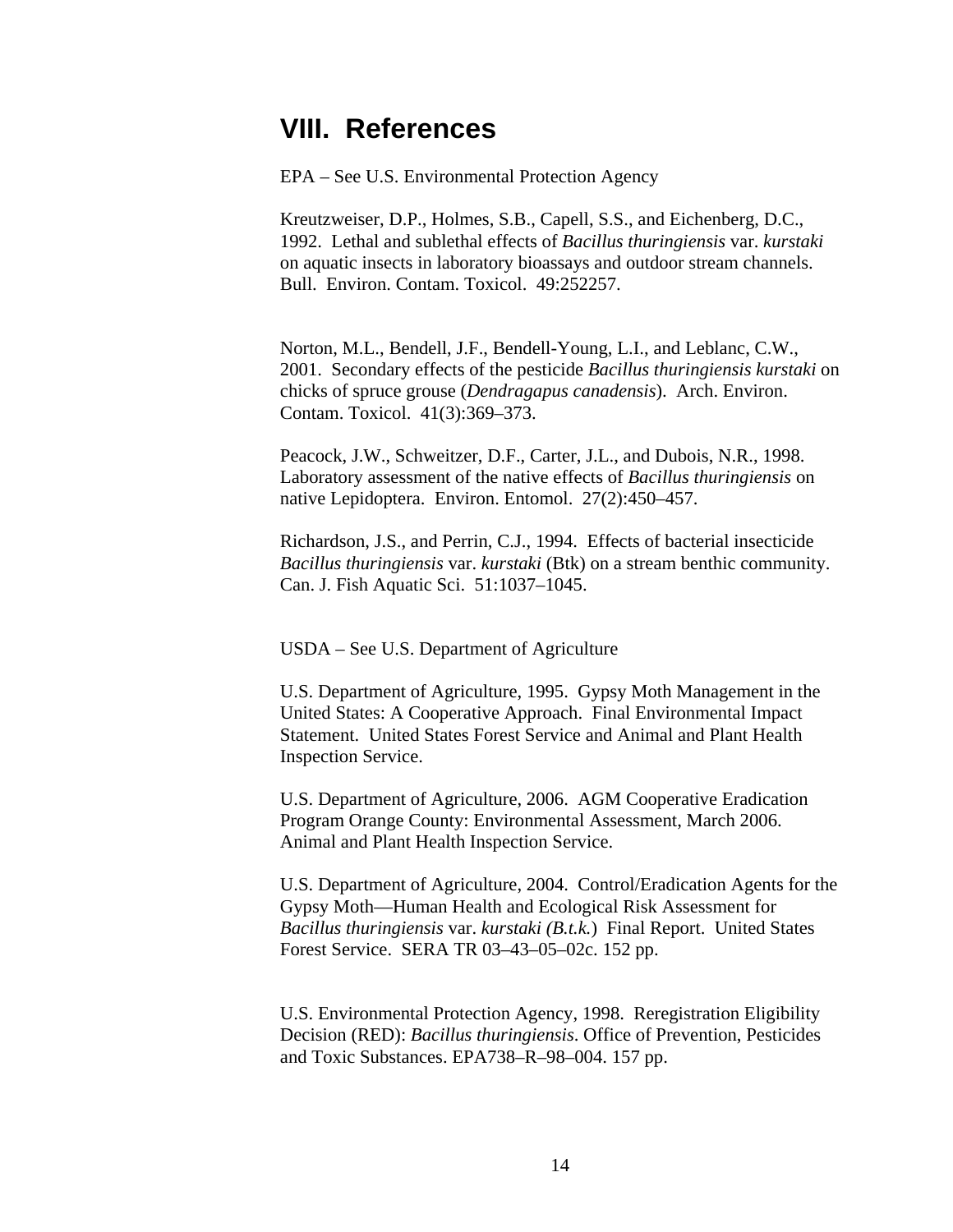

**Appendix A. Map of the AGM Finds 2005 - 2007**